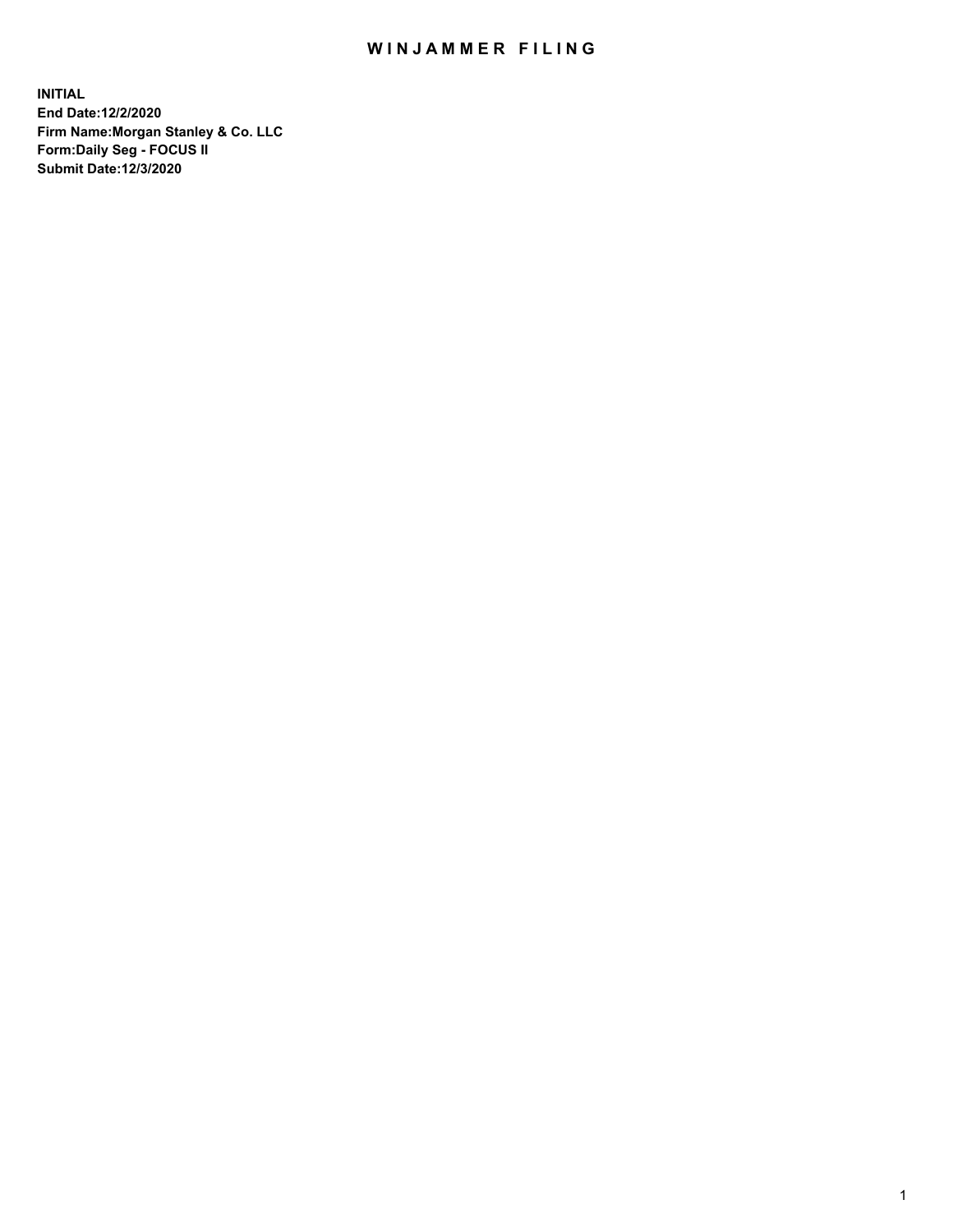**INITIAL End Date:12/2/2020 Firm Name:Morgan Stanley & Co. LLC Form:Daily Seg - FOCUS II Submit Date:12/3/2020 Daily Segregation - Cover Page**

| Name of Company                                                                                                                                                                                                                                                                                                                | <b>Morgan Stanley &amp; Co. LLC</b>                    |
|--------------------------------------------------------------------------------------------------------------------------------------------------------------------------------------------------------------------------------------------------------------------------------------------------------------------------------|--------------------------------------------------------|
| <b>Contact Name</b>                                                                                                                                                                                                                                                                                                            | <b>Ikram Shah</b>                                      |
| <b>Contact Phone Number</b>                                                                                                                                                                                                                                                                                                    | 212-276-0963                                           |
| <b>Contact Email Address</b>                                                                                                                                                                                                                                                                                                   | Ikram.shah@morganstanley.com                           |
| FCM's Customer Segregated Funds Residual Interest Target (choose one):<br>a. Minimum dollar amount: : or<br>b. Minimum percentage of customer segregated funds required:%; or<br>c. Dollar amount range between: and; or<br>d. Percentage range of customer segregated funds required between:% and%.                          | 235,000,000<br><u>0</u><br><u>00</u><br><u>00</u>      |
| FCM's Customer Secured Amount Funds Residual Interest Target (choose one):<br>a. Minimum dollar amount: ; or<br>b. Minimum percentage of customer secured funds required:%; or<br>c. Dollar amount range between: and; or<br>d. Percentage range of customer secured funds required between:% and%.                            | 140,000,000<br><u>0</u><br><u>00</u><br>0 <sub>0</sub> |
| FCM's Cleared Swaps Customer Collateral Residual Interest Target (choose one):<br>a. Minimum dollar amount: ; or<br>b. Minimum percentage of cleared swaps customer collateral required:% ; or<br>c. Dollar amount range between: and; or<br>d. Percentage range of cleared swaps customer collateral required between:% and%. | 92,000,000<br><u>0</u><br><u>00</u><br>00              |

Attach supporting documents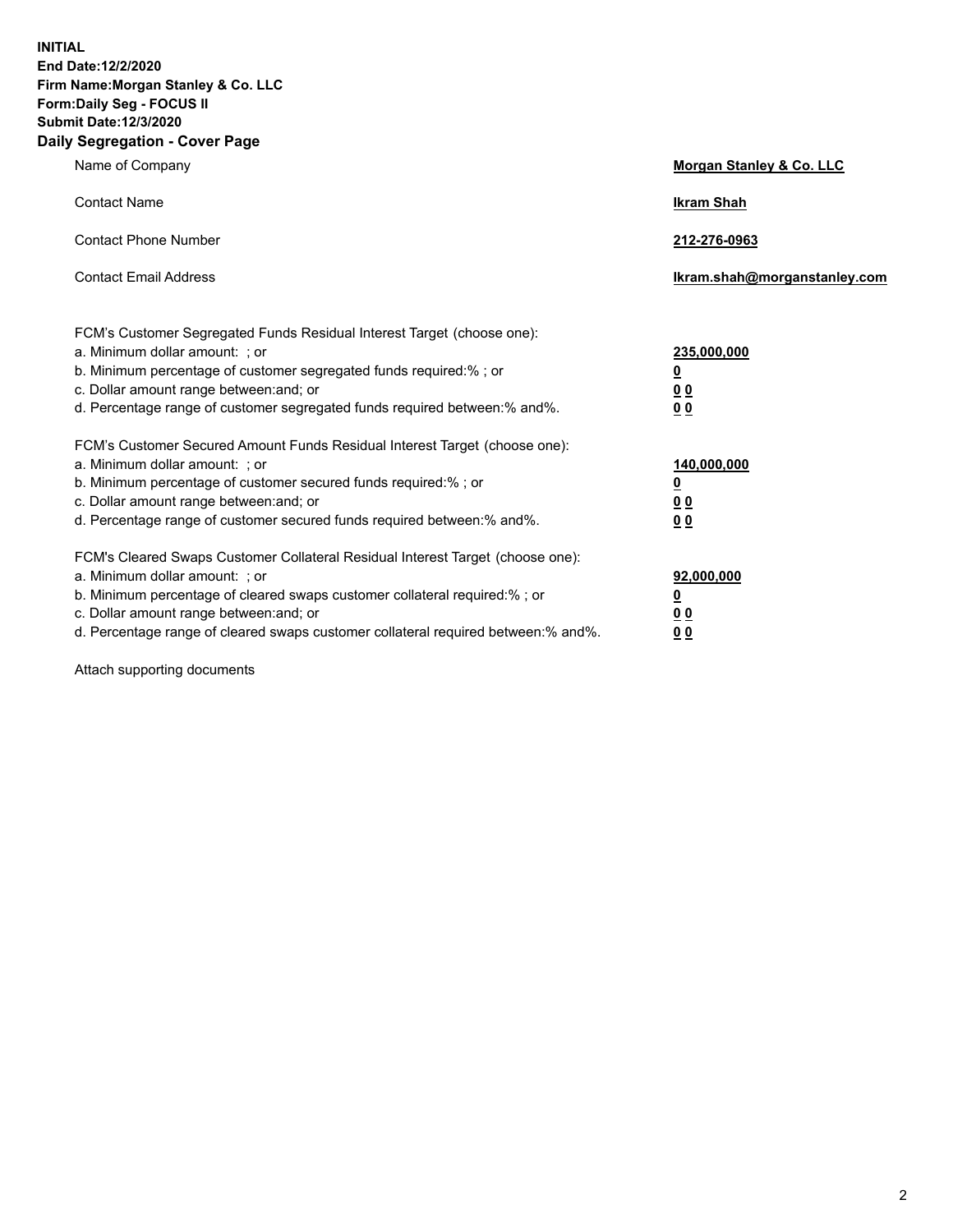## **INITIAL End Date:12/2/2020 Firm Name:Morgan Stanley & Co. LLC Form:Daily Seg - FOCUS II Submit Date:12/3/2020 Daily Segregation - Secured Amounts** Foreign Futures and Foreign Options Secured Amounts Amount required to be set aside pursuant to law, rule or regulation of a foreign government or a rule of a self-regulatory organization authorized thereunder 1. Net ledger balance - Foreign Futures and Foreign Option Trading - All Customers A. Cash **3,835,164,535** [7315] B. Securities (at market) **2,701,640,781** [7317] 2. Net unrealized profit (loss) in open futures contracts traded on a foreign board of trade **1,147,151,744** [7325] 3. Exchange traded options a. Market value of open option contracts purchased on a foreign board of trade **16,925,384** [7335] b. Market value of open contracts granted (sold) on a foreign board of trade **-15,546,585** [7337] 4. Net equity (deficit) (add lines 1. 2. and 3.) **7,685,335,859** [7345] 5. Account liquidating to a deficit and account with a debit balances - gross amount **81,105,000** [7351] Less: amount offset by customer owned securities **-77,276,413** [7352] **3,828,587** 6. Amount required to be set aside as the secured amount - Net Liquidating Equity Method (add lines 4 and 5) 7. Greater of amount required to be set aside pursuant to foreign jurisdiction (above) or line 6. FUNDS DEPOSITED IN SEPARATE REGULATION 30.7 ACCOUNTS 1. Cash in banks A. Banks located in the United States **450,423,140** [7500] B. Other banks qualified under Regulation 30.7 **889,851,123** [7520] **1,340,274,263** 2. Securities A. In safekeeping with banks located in the United States **519,545,633** [7540] B. In safekeeping with other banks qualified under Regulation 30.7 **24,873,985** [7560] **544,419,618** 3. Equities with registered futures commission merchants A. Cash **21,450,937** [7580] B. Securities **0** [7590] C. Unrealized gain (loss) on open futures contracts **819,761** [7600] D. Value of long option contracts **0** [7610] E. Value of short option contracts **0** [7615] **22,270,698** [7620]

4. Amounts held by clearing organizations of foreign boards of trade

A. Cash **0** [7640]

- B. Securities **0** [7650]
- C. Amount due to (from) clearing organization daily variation **0** [7660]
- D. Value of long option contracts **0** [7670]
- E. Value of short option contracts **0** [7675] **0** [7680]
- 5. Amounts held by members of foreign boards of trade
	-
	-
	- C. Unrealized gain (loss) on open futures contracts **1,146,331,982** [7720]
	- D. Value of long option contracts **16,925,384** [7730]
	-
- 6. Amounts with other depositories designated by a foreign board of trade **0** [7760]
- 7. Segregated funds on hand **0** [7765]
- 8. Total funds in separate section 30.7 accounts **7,989,800,490** [7770]
- 9. Excess (deficiency) Set Aside for Secured Amount (subtract line 7 Secured Statement Page 1 from Line 8)
- 10. Management Target Amount for Excess funds in separate section 30.7 accounts **140,000,000** [7780]
- 11. Excess (deficiency) funds in separate 30.7 accounts over (under) Management Target **160,636,044** [7785]

**0** [7305]

[7354] **7,689,164,446** [7355]

**7,689,164,446** [7360]

[7530]

[7570]

 A. Cash **2,777,903,967** [7700] B. Securities **2,157,221,163** [7710] E. Value of short option contracts **-15,546,585** [7735] **6,082,835,911** [7740] **300,636,044** [7380]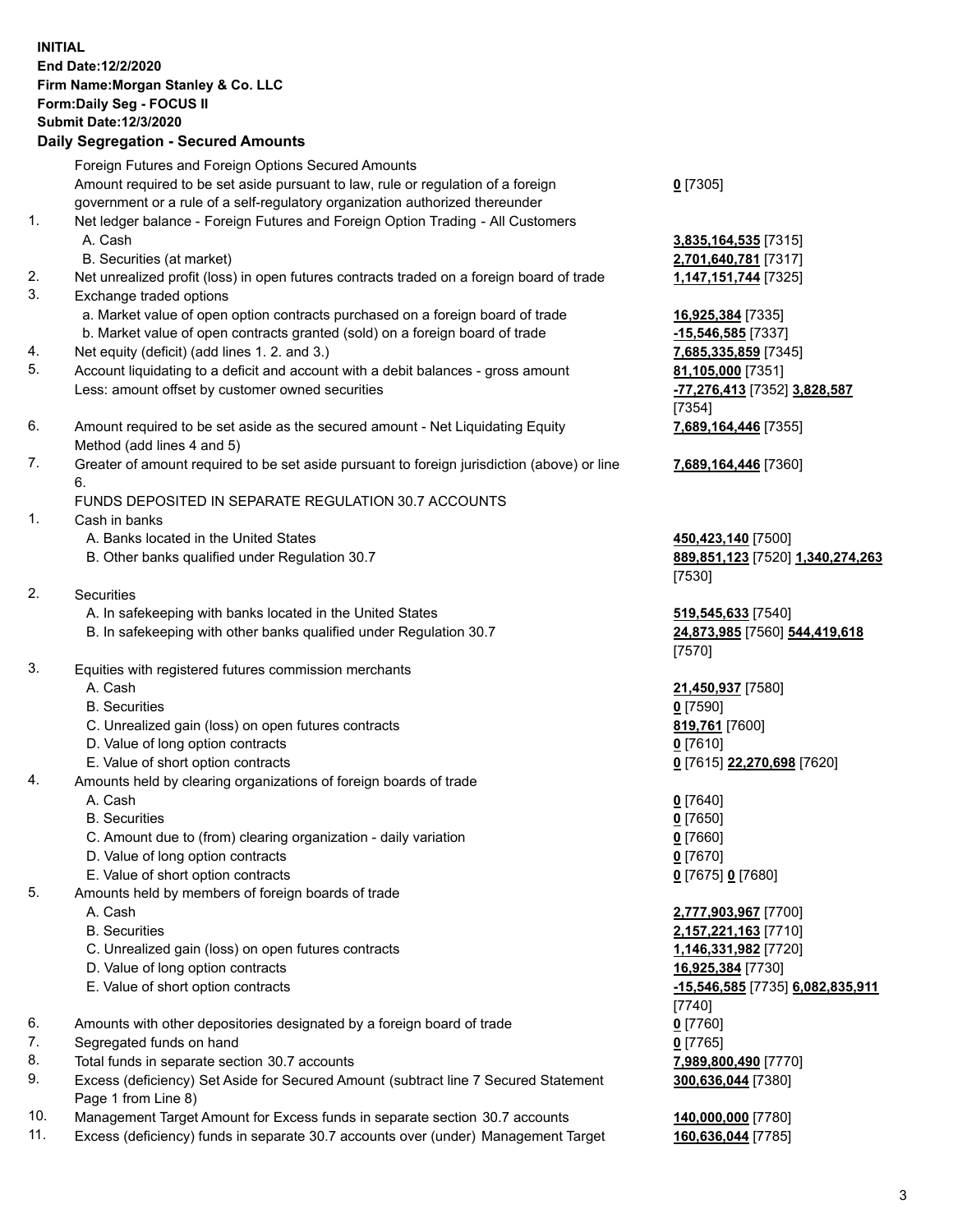|     | <b>INITIAL</b>                                                                                 |                                    |
|-----|------------------------------------------------------------------------------------------------|------------------------------------|
|     | End Date:12/2/2020                                                                             |                                    |
|     | Firm Name: Morgan Stanley & Co. LLC                                                            |                                    |
|     | Form: Daily Seg - FOCUS II                                                                     |                                    |
|     | <b>Submit Date: 12/3/2020</b>                                                                  |                                    |
|     | Daily Segregation - Segregation Statement                                                      |                                    |
|     | SEGREGATION REQUIREMENTS (Section 4d(2) of the CEAct)                                          |                                    |
| 1.  | Net ledger balance                                                                             |                                    |
|     | A. Cash                                                                                        | 15,185,376,727 [7010]              |
|     | B. Securities (at market)                                                                      | 8,278,171,356 [7020]               |
| 2.  | Net unrealized profit (loss) in open futures contracts traded on a contract market             | 2,084,360,106 [7030]               |
| 3.  | Exchange traded options                                                                        |                                    |
|     | A. Add market value of open option contracts purchased on a contract market                    | 522,816,992 [7032]                 |
|     | B. Deduct market value of open option contracts granted (sold) on a contract market            | -401,248,785 [7033]                |
| 4.  | Net equity (deficit) (add lines 1, 2 and 3)                                                    | <u>25,669,476,396</u> [7040]       |
| 5.  | Accounts liquidating to a deficit and accounts with                                            |                                    |
|     | debit balances - gross amount                                                                  | 199,484,907 [7045]                 |
|     | Less: amount offset by customer securities                                                     | -198,762,156 [7047] 722,751 [7050] |
| 6.  | Amount required to be segregated (add lines 4 and 5)                                           | 25,670,199,147 [7060]              |
|     | FUNDS IN SEGREGATED ACCOUNTS                                                                   |                                    |
| 7.  | Deposited in segregated funds bank accounts                                                    |                                    |
|     | A. Cash                                                                                        | 3,738,976,268 [7070]               |
|     | B. Securities representing investments of customers' funds (at market)                         | $0$ [7080]                         |
|     | C. Securities held for particular customers or option customers in lieu of cash (at<br>market) | 1,234,551,876 [7090]               |
| 8.  | Margins on deposit with derivatives clearing organizations of contract markets                 |                                    |
|     | A. Cash                                                                                        | 14,064,009,949 [7100]              |
|     | B. Securities representing investments of customers' funds (at market)                         | $0$ [7110]                         |
|     | C. Securities held for particular customers or option customers in lieu of cash (at<br>market) | 7,043,619,480 [7120]               |
| 9.  | Net settlement from (to) derivatives clearing organizations of contract markets                | -42,490,581 [7130]                 |
| 10. | Exchange traded options                                                                        |                                    |
|     | A. Value of open long option contracts                                                         | 522,816,992 [7132]                 |
|     | B. Value of open short option contracts                                                        | -401,248,785 [7133]                |
| 11. | Net equities with other FCMs                                                                   |                                    |
|     | A. Net liquidating equity                                                                      | 11,061,003 [7140]                  |
|     | B. Securities representing investments of customers' funds (at market)                         | $0$ [7160]                         |
|     | C. Securities held for particular customers or option customers in lieu of cash (at            | $0$ [7170]                         |
|     | market)                                                                                        |                                    |
| 12. | Segregated funds on hand                                                                       | $0$ [7150]                         |
| 13. | Total amount in segregation (add lines 7 through 12)                                           | 26,171,296,202 [7180]              |
| 14. | Excess (deficiency) funds in segregation (subtract line 6 from line 13)                        | 501,097,055 [7190]                 |
| 15. | Management Target Amount for Excess funds in segregation                                       | <u>235,000,000</u> [7194]          |

16. Excess (deficiency) funds in segregation over (under) Management Target Amount Excess

**266,097,055** [7198]